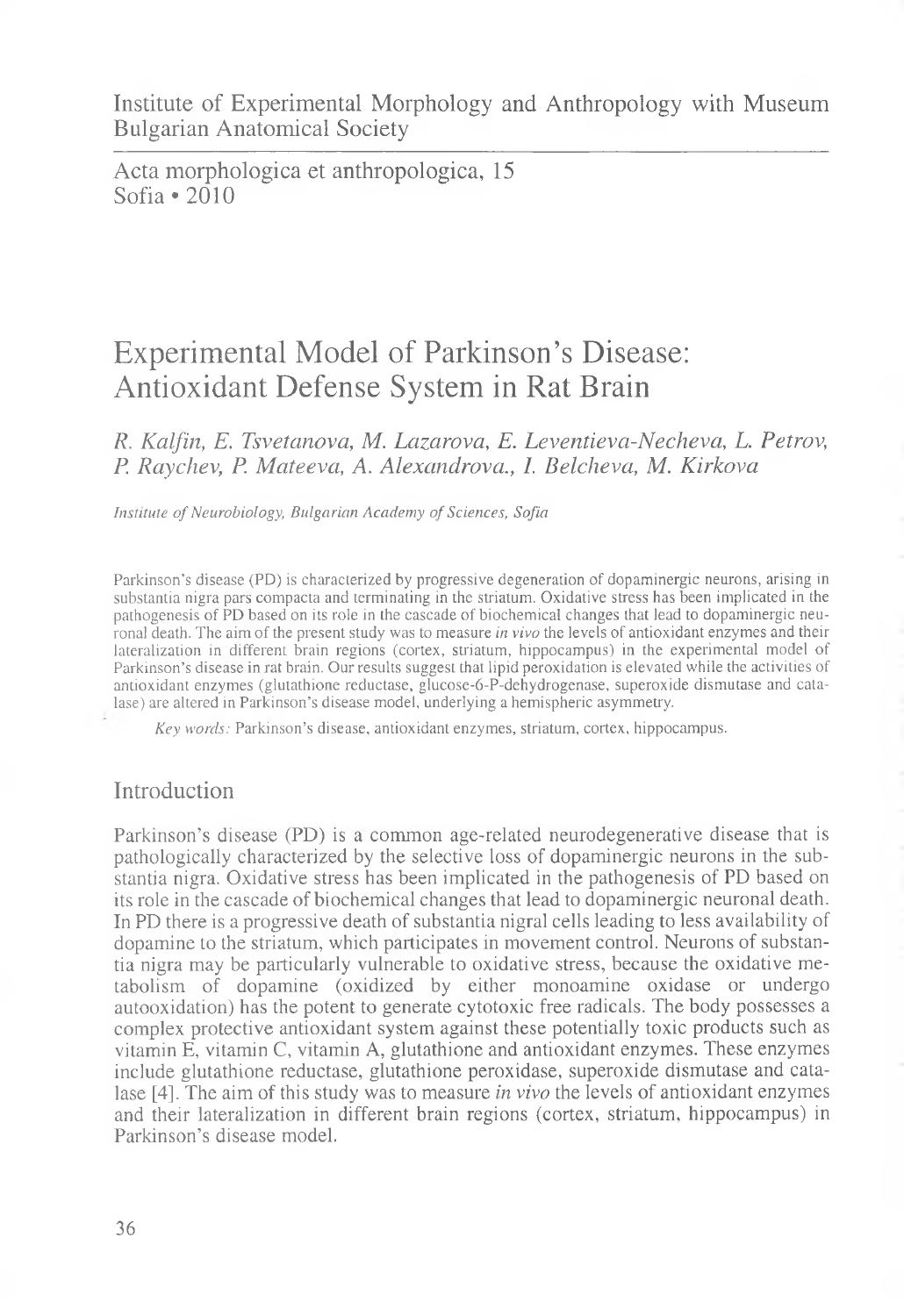# Material and Methods

The experiments have been performed according to the "Principles of laboratory animal care" (NIH publication No. 85-23), and the rules of the Ethics Committee of the Institute of Neurobiology, Bulgarian Academy of Sciences (registration FWA 00003059 by the US Department of Health and Human Services).

#### A) Surgical procedures

A total of 24 male Wistar rats, weighing 150-200 g at the time of surgery, were randomly divided in groups and housed in cages with free access to rat chow and water. The rats were anesthetized with chloral hydrate (400 mg/kg, i.p.), had their heads shaved, and placed in a stereotaxic apparatus. The scalp was cleaned with a iodine solution, incised on the midline and a burr hole was drilled through the skull at the appropriate location. The target coordinates were:  $AP = +0.2$ ;  $LR = -3.0$ ;  $H = -5.6$  according to the stereotaxic at as [8]. The experimental group received an injection of  $20 \mu g / 2 \mu$  of 6-OHDA (Sigma-Aldrich, St. Louis, MO, USA; calculated as free base, dissolved in ice-cold saline with 0.02 % ascorbic acid) while the control group received an injection of 2  $\mu$ I saline. All injections were made into the right striatum area by a Hamilton microsyringe at a rate of  $1 \mu$ l/min. The needle was left in place an additional  $2 \text{ min}$  before being slowly withdrawn. The wound was closed with stainless steel clips and the rat was allowed to recover before being returned to its cage.

#### B) Biochemical procedures

Protein content was measured by the method of  $L \circ w$  r y et al. [7]. Lipid peroxidation in the absence and in the presence of an inducer  $(5.10^{-5}$  M Fe<sup>2+</sup>) was determined by the amount of the thiobarbituric acid-reactive substances, formed in fresh preparations for 60 min at 37°C [5]. The absorbance was read at 532 nm against appropriate blanks; the absbrbance at 600 nm was considered to be a non-specific baseline and was, therefore, subtracted from A532. Total glutathione level was measured according to  $T$ i e t z e [11]. Cu, Zn-superoxide dismutase activity (SOD) was determined according to Beauch a m p and  $\text{F}$ r i d o v i c h [1]; one unit of SOD activity was the amount of the en-



#### **Fe-ASCORBAT-INDUCED LIPID PEROXIDATION**

Fig. 1. Levels of lipid peroxidation in cortex, striatum and hippocanipus in control and Parkinsonian rats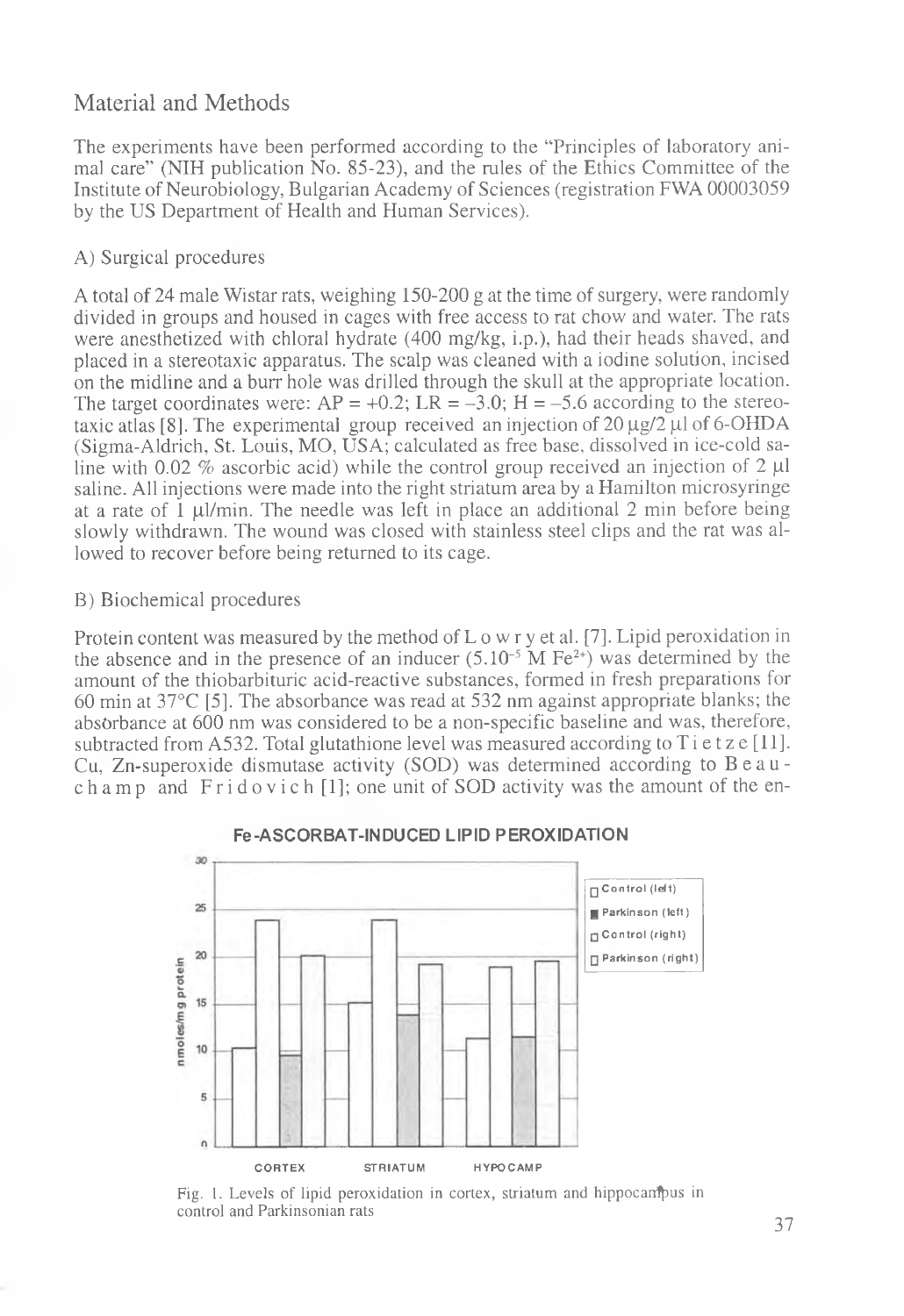

Fig. 2. Levels of antioxidant enzymes and their lateralization in cortex, striatum and hippocampus in control and Parkinsonian rats